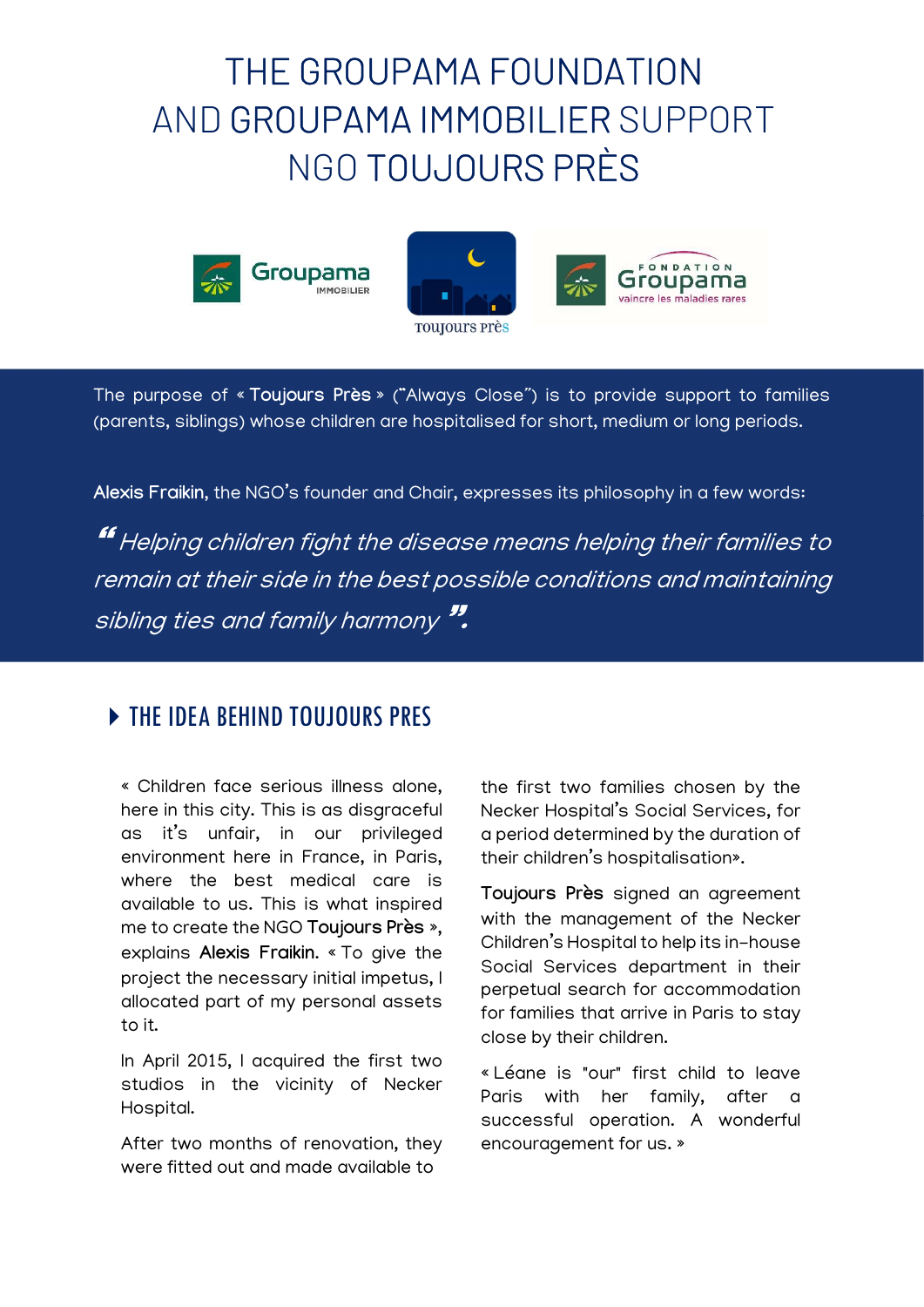Since the NGO's creation in 2015, thirty-two families were put up in the apartments. And, whatever the outcome of their children's illness, these families were able to face the tragedy of their child's hospitalisation at Necker in slightly less difficult conditions .



### **EXTENDING THE GROUPAMA FOUNDATION AND GROUPAMA IMMOBILIER**

The Groupama Foundation and Groupama Immobilier were deeply moved by the difficulties encountered by children suffering from serious pathologies and the struggle of their families to support them and fight alongside them. We decided to take action and offer support & assistance in various forms.

In July 2018, the Groupama Foundation awarded Toujours Près a grant, which made it possible to renew apartment furniture, carry out works and cover some expenses.

In September 2018, Groupama Immobilier organised the sale of an employee's watercolours in one of the company's buildings, the prestigious Hôtel de Günzburg overlooking Paris's Arc de Triomphe. The proceeds were donated in full to the NGO. This amount helped to pay for one year of operation for two studio apartments.

In January 2019, Groupama Immobilier made available to Toujours Près, for a period of two years, a completely renovated and highly functional two-room apartment in the 15th arrondissement of Paris, five metro stations from the Necker hospital, fully furnished thanks to the proceeds from the sale of the watercolours. A month later, the first family settled in there: they had two children at Necker.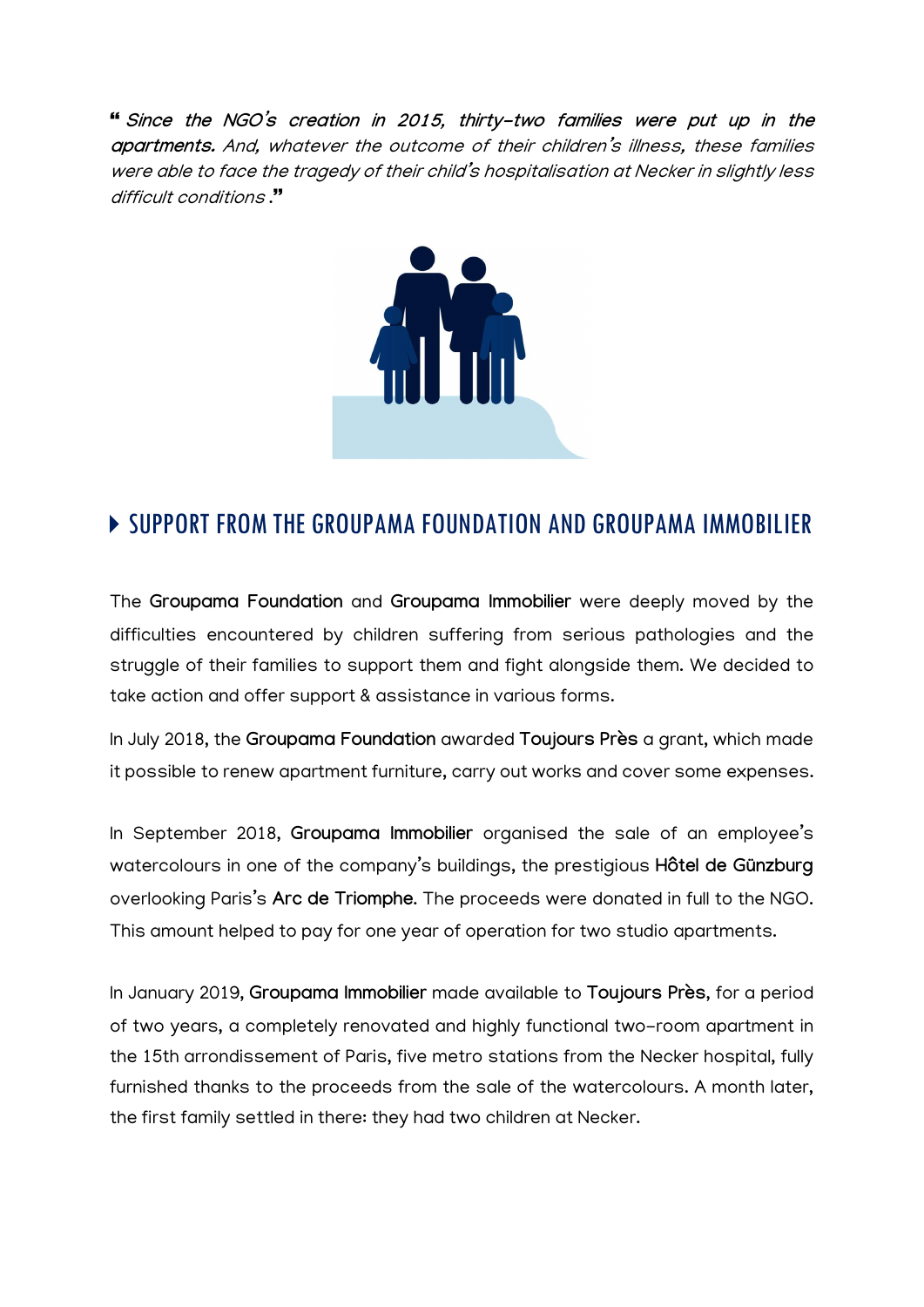### **THE TOUCHING STORIES OF RENEFICIARIES**

#### Romain's family

 We live on Reunion Island and had to come to Paris so that our five-year-old son could receive a transplant here. Until 29 November 2016, he had to be given six dialyses a week for more than two and a half years, due to the nephrotic syndrome.

We arrived in Paris in early November 2016 for the pre-graft examinations. The donor was Romain's mother.

We left behind our two older boys, ages 10 and 12, in the care of grandmothers and other family members.

Through Professor Rémi Salomon, we benefited from use of an apartment, courtesy of the NGO Toujours Près, which made us feel a little bit at home while waiting for the operation. Most importantly, it made it possible for us to have our two older kids over for the Christmas holidays.

This NGO helped us very much by providing us with fully furnished accommodation just a stone's throw from the Necker Children's Hospital. We were very warmly received by the team, which makes a big difference. When you come from far away, are a little confused (different climate, unknown places, etc.) and particularly anxious because of the disease, it is comforting to deal with people who take care of you and make so many things available almost for free.

A big thank you to Toujours Près. Although we're far away, we'll always think of you."

Romain, his brothers and his parents.

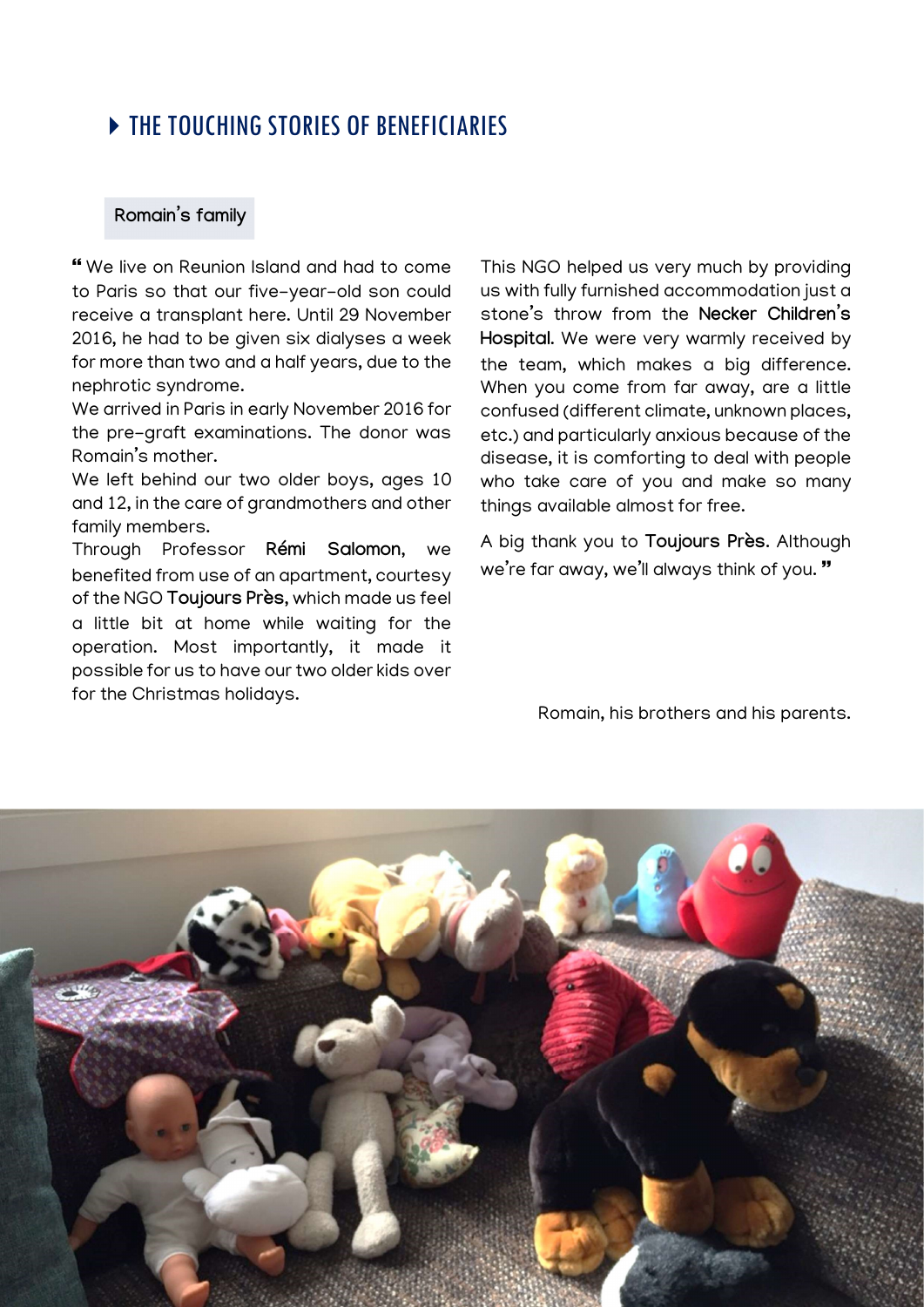#### Words of gratitude from the first family housed at rue du Théâtre in Paris



 We'd been living abroad for several years and had to rush home in June 2018 for health reasons.

As our child's condition quickly deteriorated, the medical team ordered an emergency transfer to Necker Hospital.

The problem of accommodation, or rather shelter, immediately arose for us, the parents.

In October 2018, Toujours Près offered us, through the immunology/haematology

department's social worker, a studio in the immediate vicinity of the Necker hospital. Our move into this apartment gave us peace of mind and let us focus solely on our son's illness.

In late February 2019, the NGO contacted us to offer a completely renovated tworoom apartment, much more spacious than the studio we'd been staying in. This was a breath of fresh air for us. We could bring in our two other children during the school holidays.

Those who run this NGO and their sponsors are among the people who make the world a better place, with solidarity and mutual aid as cardinal values. In Paris, considering the difficulties in finding accommodation and the worries over a hospitalised child, Toujours Près is a godsend for many families coming from other regions or from abroad. Without it, many would be left high and dry. Only those who have been through the awful experience where their children's lives are at stake can understand.

From now on, they can count on us for everything.

A thankful family."